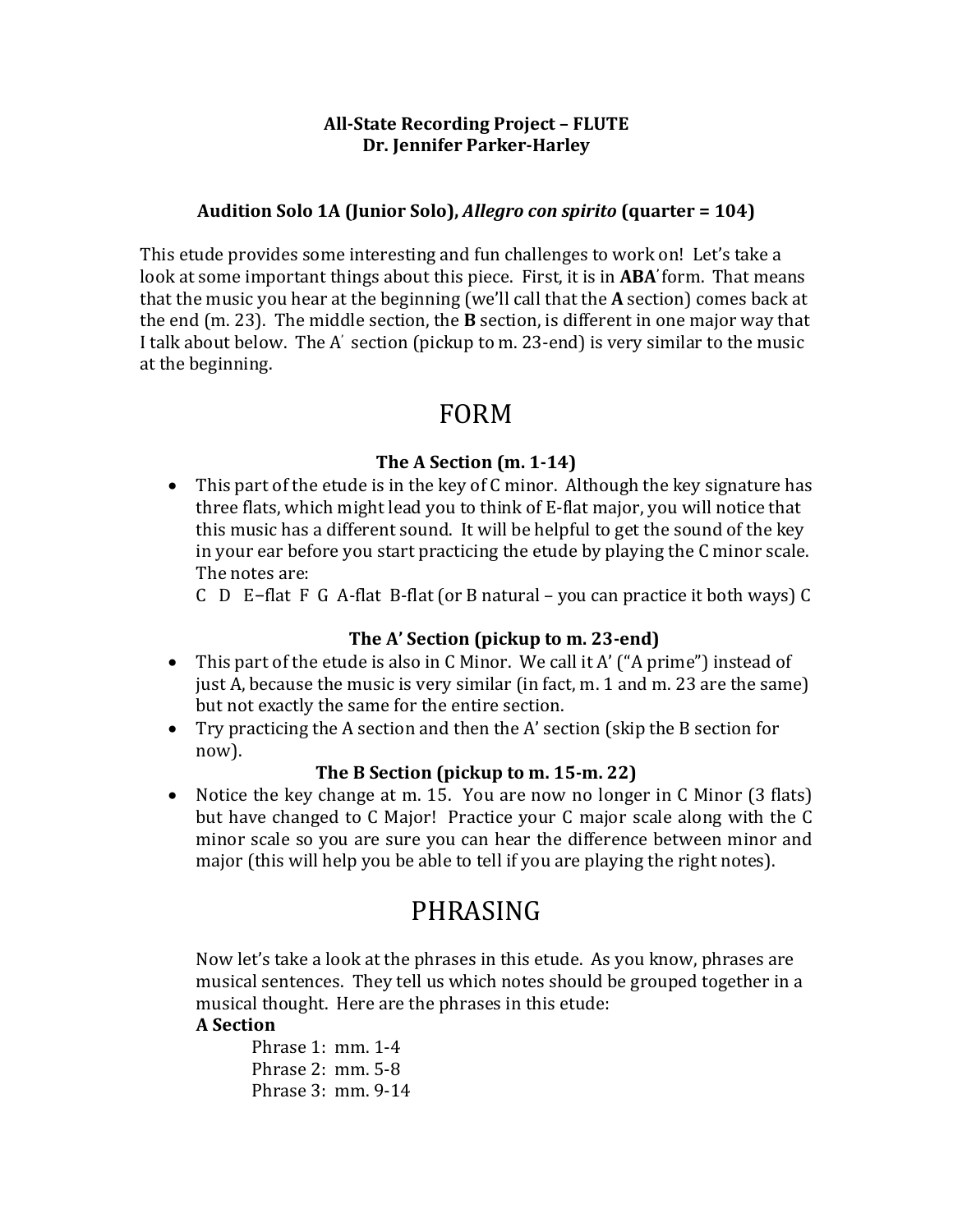#### **B Section**

Phrase 4: mm. 14 (beat 4 pickup)-mm. 18 Phrase 5:  $mm. 18$  (beat 4 pickup)- $mm. 22$ 

#### **A' section**

Phrase 6: mm. 22 (beat 4 pickup)-end

Mark these phrases in your music so that you can remember where they are. Practice each phrase separately; that is, don't just play through the entire etude when you are learning it. Practice phrase by phrase and think about these questions:

- Are you playing the right notes, including accidentals?
- Are you in the right key?
- Are your rhythms correct?
- Are you following the dynamics written in the music by the composer?
- Are there other markings you should follow like accents and mood words (*dolce, cantabile)*

# TECHNICAL CONSIDERATIONS

- You will notice that this piece has a lot of B-flats but it also has a lot of Bnaturals! I suggest using the B-flat thumb key (long thumb key) and sliding over when you need to play B-naturals, but you can also use the  $1+1$  B-flat fingering if your band director prefers that you do that. Whichever fingering you use, make sure you're aware of which Bs are B-flats and which are not!
- Breathing: Many times in this etude there are rests that allow you to get a good breath. Make good use of that time to take in lots of air – this will help you get more air into the instrument and have a bigger, fatter sound! Here are the places you should breathe:
	- End of m. 1 *if necessary*
	- $\bullet$  End of m. 2
	- End of m. 3 *if necessary*
	- End of m.  $4$  in rest
	- End of m. 6 in rest
	- End of m. 8 in rest
	- First beat of m. 11 in rest
	- First beat of m. 12 in rest
	- First beat of m.  $13$  in rest
	- Beat 3 (rest) of m.  $14$
	- After beat  $3$  in m.  $16$
	- Beat three of m. 18 in rest
	- In eighth rest in m. 19
	- In eighth rest in m. 20
	- Beat  $3$  of m. 22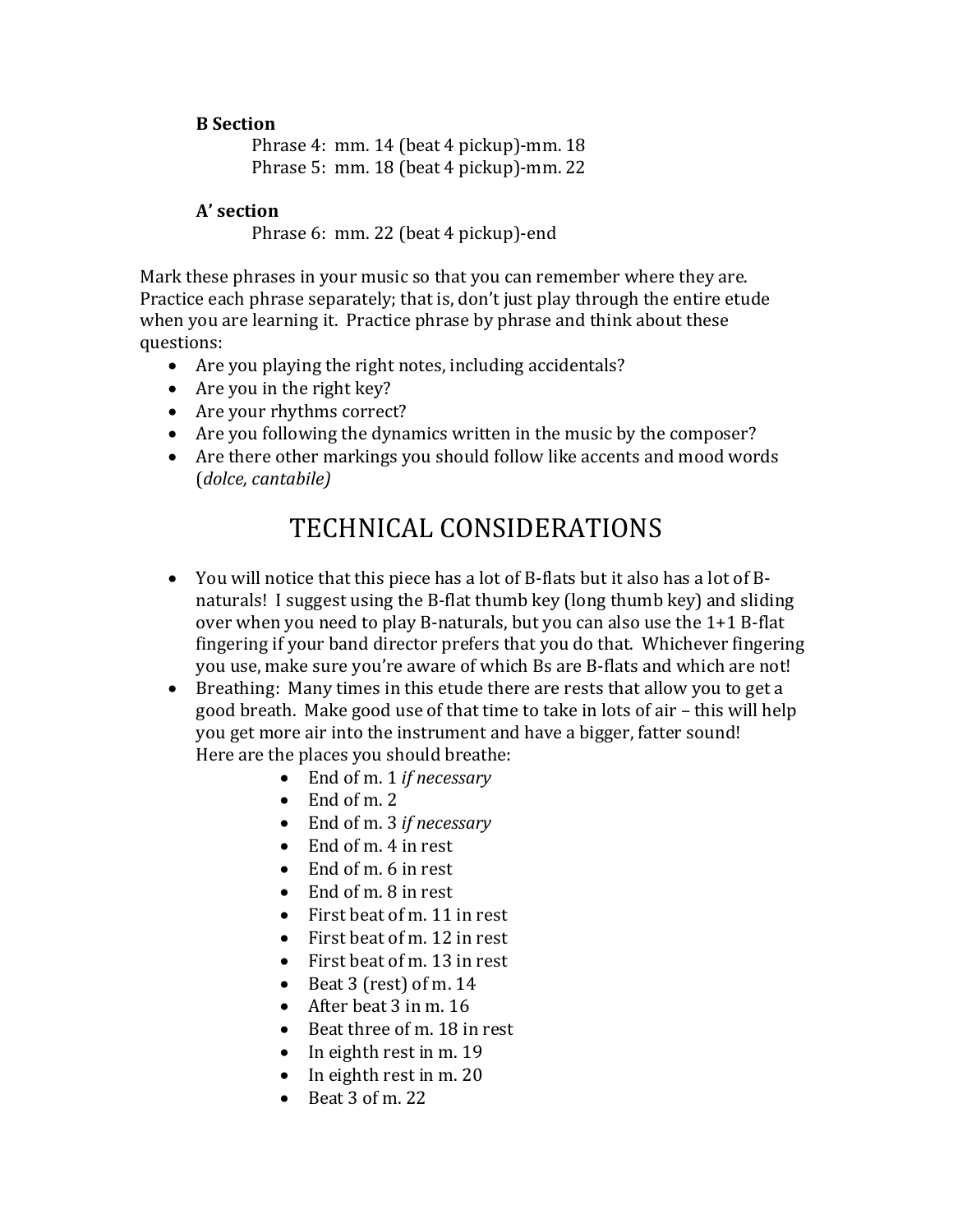- End of m. 23 (or m. 28) in rest
- End of m. 24 (or m. 29) in rest
- End of m.  $25$  (or m. 30) in rest

### Get a pencil and mark these breaths in your music to remind yourself!

# MUSICAL EXPRESSION

- Now it is time to think about the mood you want to create when playing this etude. The tempo marking at the beginning (*Allegro con spirito*) translates from the Italian to mean, "fast and lively with spirit". Think of a mental image that is fast, lively and spirited. Maybe you imagine someone dancing, or maybe the music reminds you of a color like red, yellow or orange. The important thing is to use your imagination to make the music come alive.
- In bar 5, the composer gives you another mood word: *cantabile*, which means "in a singing style". You'll notice that from this point in  $m. 5$  to about  $m. 18$ , there are lots of slurs in the music, which means that the notes will be connected and smooth. Think of a mental image that reflects this change from the staccato notes in the first phrase.
- In bar 15, you'll see the word *dolce* which means "sweetly". You can make the music sound sweet by keeping the notes very connected and changing your tone color.

### Audition Solo 2A (Clinic Solo), *Allegretto con brio* / *Moderato, sempre dolce*  $\text{(dotted half note = } 60 \text{ / quarter = } 120\text{)}$

## FORM

This etude is in ABA' form, meaning that the music at the beginning comes back at the end. The music in the middle is different (the tempo changes and the melody is different). 

**A** section: mm. 1-17 **B** section: mm. 18-34 **A' section**: mm. 35-end

Practice the A section and A' sections together, then go back and practice the B section. At the end of your practice session, play through the entire piece.

# PHRASING

It is important to keep the phrasing (musical sentences) intact throughout the etude. Most of the phrases are four bars long, but there are some exceptions.

- Phrase 1:  $mm. 1-4$
- Phrase  $2: mm, 5-8$
- Phrase  $3: mm$ .  $9-13$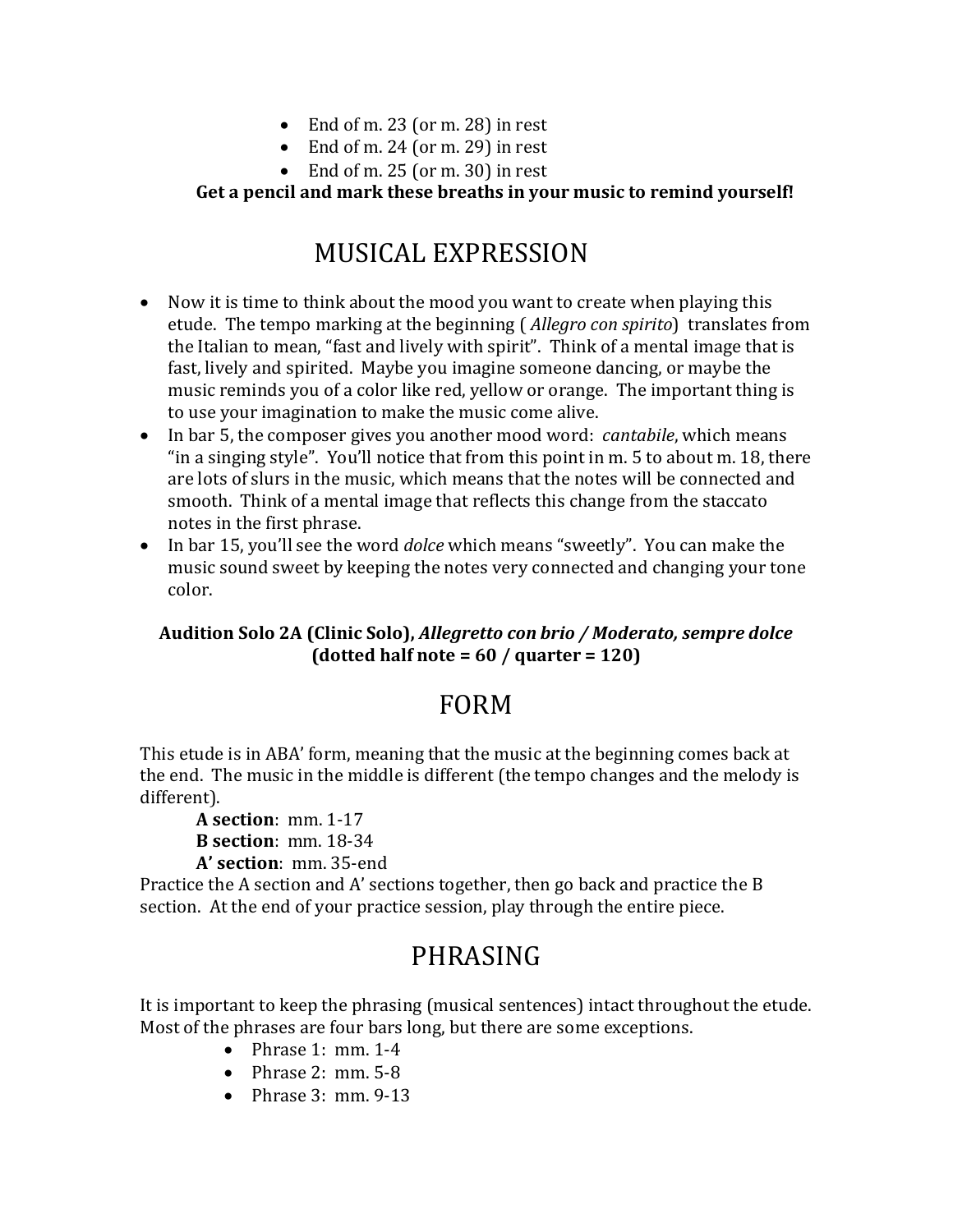- Phrase 4:  $mm. 14-17$
- Phrase 5:  $mm. 18-21$
- Phrase  $6:$  mm. 22-25
- Phrase  $7: mm. 26-29$
- Phrase 8:  $mm. 30-34$
- Phrase 9:  $mm. 35-38$

REGION ENDING

- Phrase  $10:$  mm. 39-42
- Phrase  $11:$  mm.  $43-46$
- Phrase 12: mm. 47-end

CALLBACK ENDING

- Phrase  $10:$  mm.  $39-52$
- Phrase  $11:$  mm. 53-end

Mark these phrases in your music so you know where to breathe (almost always at the end of the phrase) and how to group the notes.

# TECHNICAL CONSIDERATIONS

- Use the second trill key for the c-d trill at the beginning and at mm. 9 and 35.
- Find the patterns in the music. There are several arpeggios used. Since you probably practice arpeggios when you play scales, it will make these passages easier if you recognize what they are rather than reading each note individually.
	- $\circ$  Mm. 7-9: notes of the C major arpeggio
	- $\circ$  M. 10: A-flat major arpeggio
	- $\circ$  M. 11: C major arpeggio
	- $\circ$  M. 12: A-flat major arpeggio
	- $\circ$  Mm. 18-19: a minor arpeggio
	- $\circ$  Mm. 25-28: a minor arpeggio
	- $\circ$  M. 30: B-flat major arpeggio
	- $\circ$  M. 31: A-flat major arpeggio
	- $\circ$  M. 32: E major arpeggio
	- $\circ$  M. 41: C major arpeggio
	- $\circ$  M. 47: A-flat major arpeggio
	- $\circ$  M. 48: C major arpeggio
	- $\circ$  M. 51: C major arpeggio
	- $\circ$  M. 55: A-flat major arpeggio
	- $\circ$  M. 56: C major arpeggio
- There are a lot of BIG leaps in this etude (for example, in m. 14). To make these leaps sound good, remember that your air speed has to increase to go from the low register to the upper register AND the aperture has to get smaller. To go from high register to low register, the air slows down a little bit and the aperture gets larger.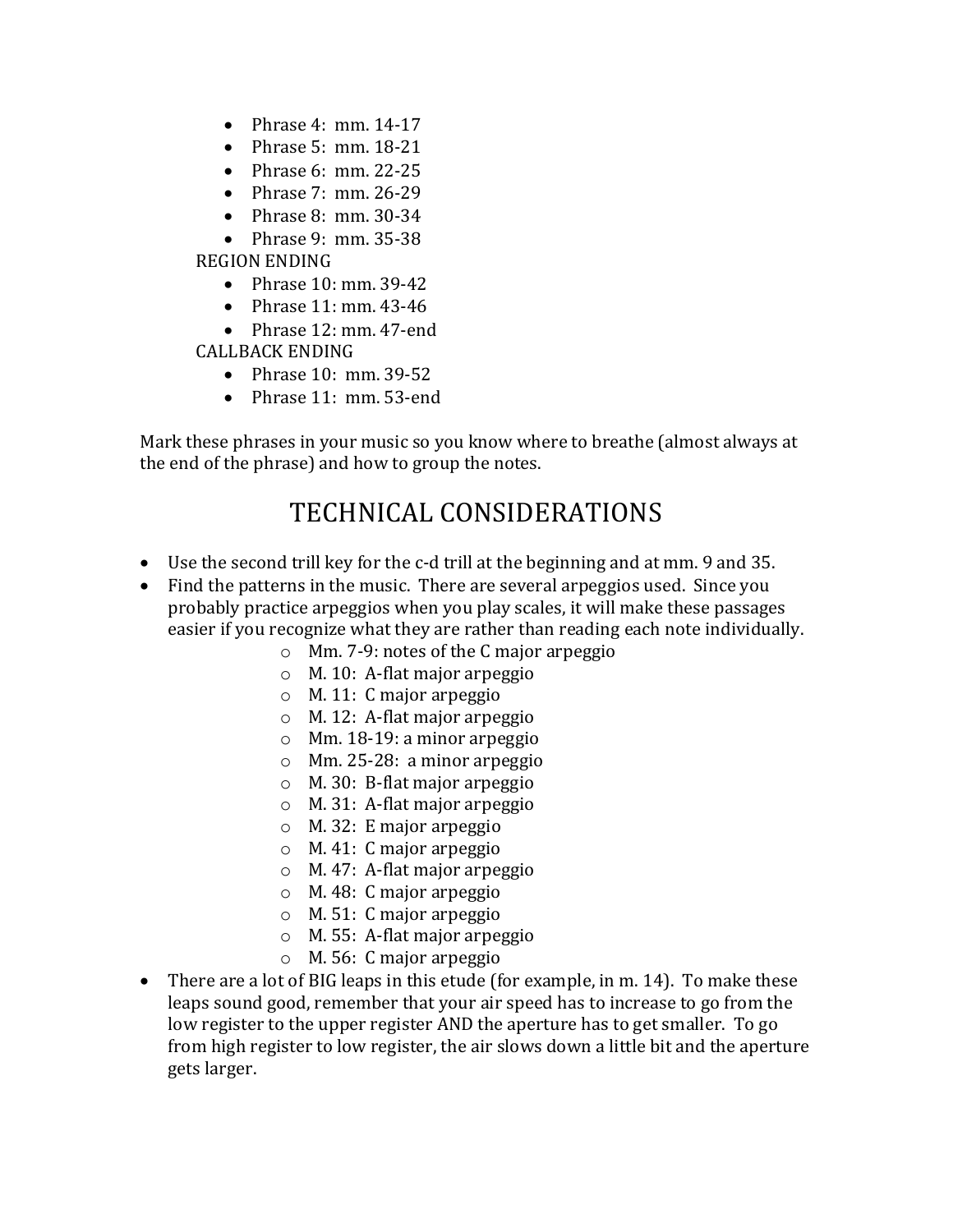• The sign you see at m. 33 is called a mordent. It is a type of trill, but you should only go alternate notes one time. Play E-F-E quickly at the beginning of the downbeat and then hold the E for the remainder of the dotted quarter note. Use the E-F trill fingering for this: finger E and lift the second finger of the left hand for F, then return to E.

# MUSICAL EXPRESSION

- This etude is a waltz; it has three beats per measure, with the downbeat being much heavier than the other two beats. When it is up to tempo, you should be able to feel it in one big beat per measure. To get the feeling of the waltz, dance around the room - count in a fast three, but make sure that your whole foot goes down on count one. On counts 2 and 3, stay on your tip-toes. This will help you get the feeling of the heavier downbeat and lighter beats 2 and 3.
- The B section, mm. 18-34, is quite a bit slower. The mood marking also changes. At the beginning, it is *Allegretto con brio* – moderately quick with brilliance. At the B section, it is *Moderato, sempre dolce* – moderate and always sweet. Make sure you reflect the difference between brilliant and sweet in your tone color.

### Audition Solo 3A (Senior Solo), *Andante cantabile* (quarter = 76)

# PRACTICE TIPS

- Start learning this piece without the flute. Make sure you know where each eighth note falls in the music. It can be helpful to mark big vertical slashes through the first and third eighth notes of each bar (big beats 1 and 2) and smaller slashes through the second and fourth eighth notes of each bar (offbeats). The rhythm of this excerpt is intricate and you will save a lot of practice time if you take a look at it before you pick up your instrument.
- Start practicing under the marked tempo of quarter=76 with your metronome beating each eighth note. A good place to start is eighth =  $100$ (same as quarter  $= 50$ ).
- Suggested places to breathe:
	- After beat two in m. 2
	- At the end of m.  $4$
	- At the end of m. 6
	- At the end of m. 9
	- At the end of m. 11
	- M. 15 turn the tied A on the downbeat into a rest and breathe there
	- M. 17 after the high  $E$
	- M. 21 after the high  $A$